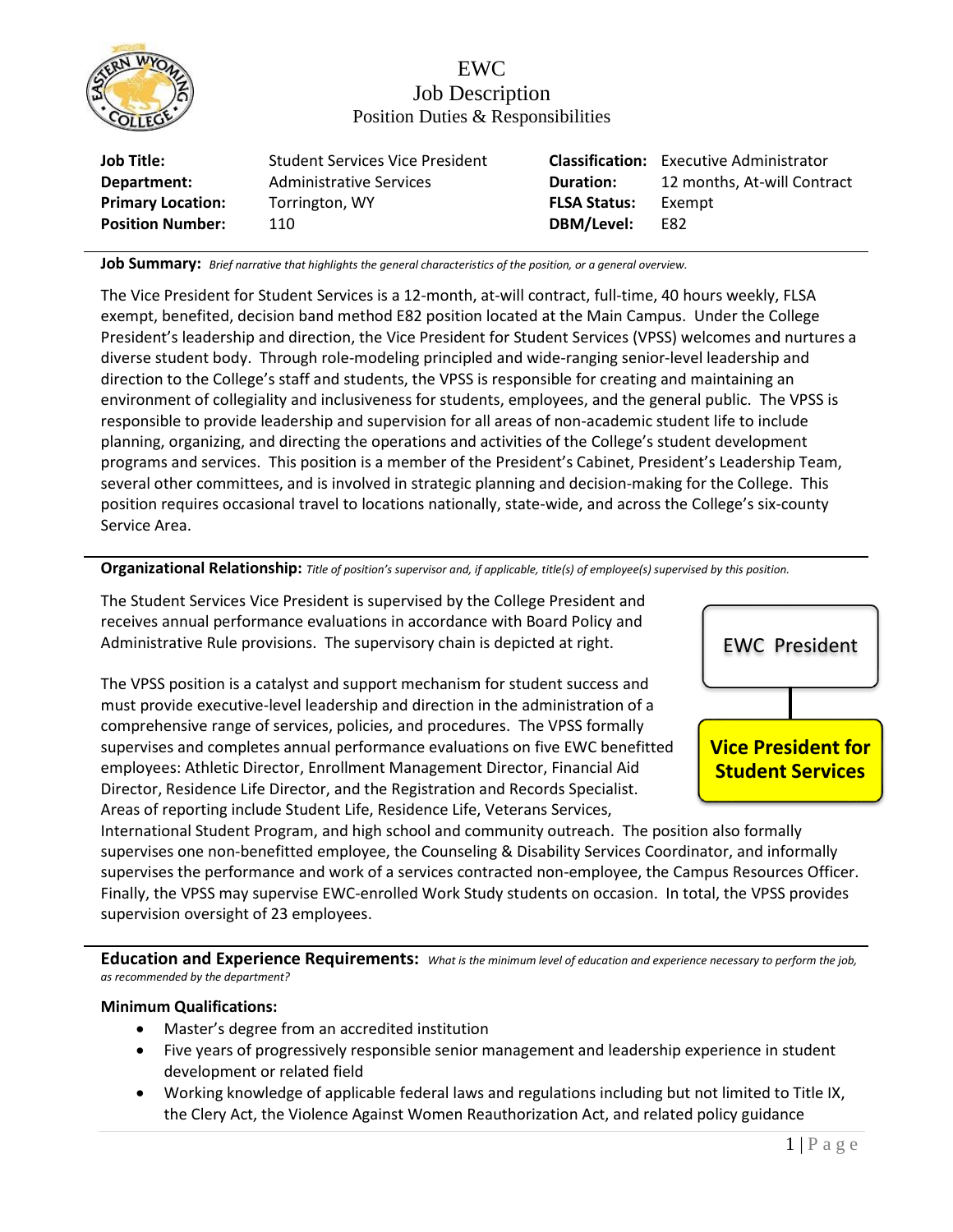- Commitment to student success and student-centered learning environment
- Demonstrated experience in innovative and creative student development models
- Recognized team builder with ability to coach and develop employee talent effectively
- Verified creation of a positive communications culture at all organizational levels with outstanding oral, written, and interpersonal communication skills
- Proven expertise in budget development, fiscal management, and strategic planning
- Effective computer proficiency and skill
- Demonstrated record in managing and resolving conflict with competency in the development of integrity, trust, and loyalty
- Previous work experience in a multi-cultural environment
- Current and valid state-issued Driver License

### **Preferred Qualifications:**

- Earned doctorate degree
- Previous senior administrative or Vice President experience in higher education
- Prior experience in leading student success initiatives and effective services on a residential campus; successful enrollment management experience and community college experience
- Prior administrative experience in Wyoming Community College system
- Experience working on CEO/President's Cabinet or senior Leadership/Advisory Team

**Essential Functions/Duties:** *(To perform successfully in this position, an individual must be able to perform essential duties satisfactorily as well as possess education/experience, employ the knowledge, skills, and abilities as listed in representative fashion; reasonable accommodations may be made to enable individuals with disabilities to perform the essential functions – this position is EXEMPT, i.e., not eligible for compensatory or overtime pay provisions of the FLSA. This listing of essential duties is not all-inclusive, but representative, other duties may be assigned).*

## **Organizational and Personal Leadership (50%)**

- Provide visionary leadership for Student Services and its programs that develop and embrace a diverse body of students and employees which are multi-culturally aware
- Provide continuous leadership and direction to staff concerning student discipline, supervision and administration of the Student Code of Conduct, and serve as Title IX Coordinator for student inquiries
- Arrange systematic professional growth and development opportunities, within available resources, for Student Services employees
- Overall responsible to plan, staff, supervise, and deliver student services and related programs
- Work collaboratively with the Vice President of Academic Services to ensure student learning outcomes, service area outcomes, and program reviews
- High engagement in the College and community organizations to enhance the institution's presence and visibility and cultivate external partnerships and resources
- Attend and serve as EWC's representative at appropriate local, state, and regional and national conferences concerning student development

### **Program Administration (25%)**

- Encourage and maintain a student-centered atmosphere focused serving students and their success
- Serve as the primary resource person for students, employees, and community members regarding the College's student development programs
- Responsible to create and implement inclusive, data-driven, results-oriented decision-making practices within Student Services
- Develop plans and procedures for continuous improvement and evaluation of services to students
- Effectively implement and assist in adapting to organizational change and development
- Strategically develop and initiate annual budgets for student developmental programs and activities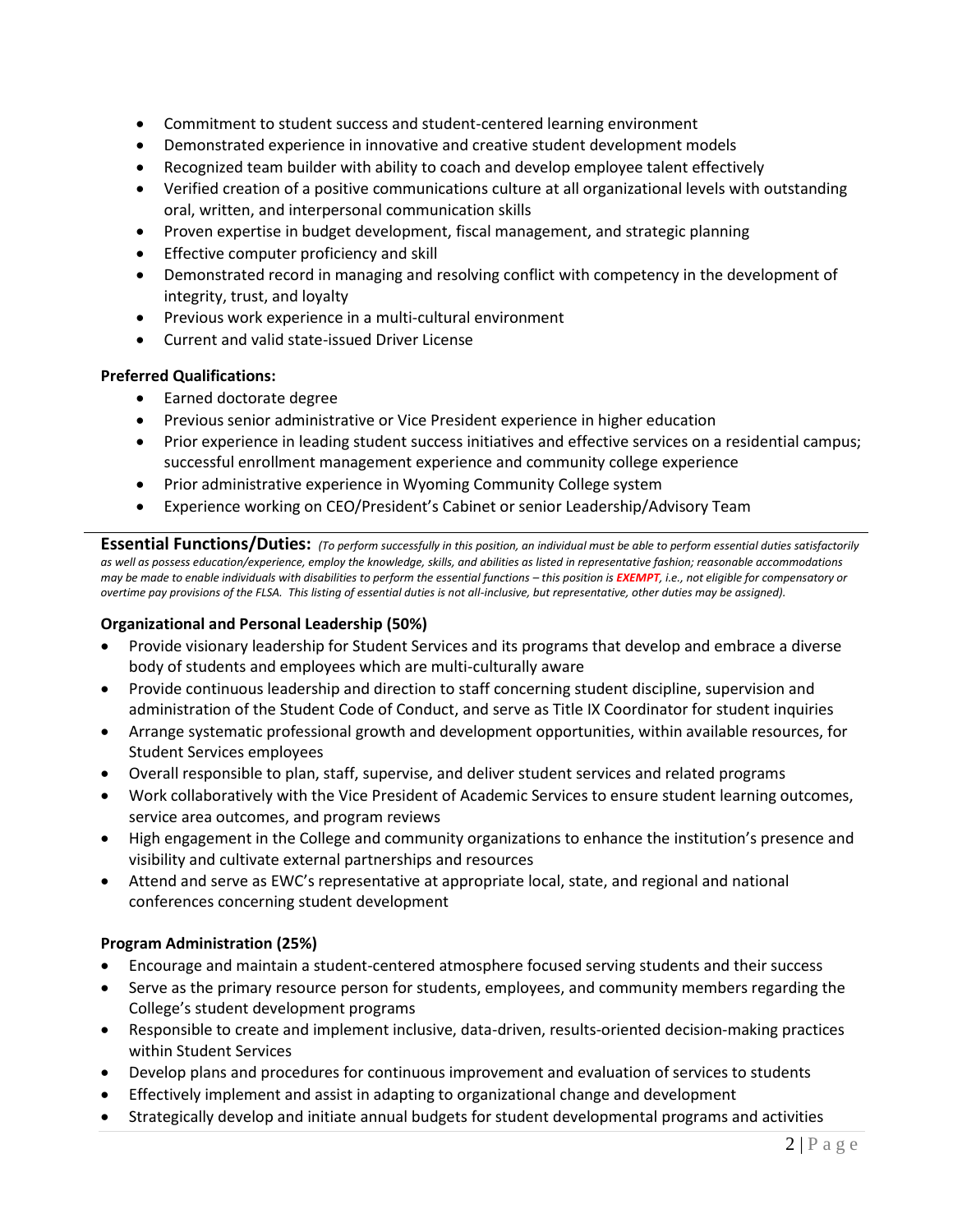- Maximize enrollment management planning and serve as the College's Principal Designated School Official as it pertains to the enrollment of international students
- In cooperation with Student Services staff, help sponsor the Student Senate and oversee/assist the Senate in sponsoring activities such as service projects and dances
- Chair and participate in College and community committees, task force related duties with participation, and support of the accreditation process
- Coordinate campus safety related activities and issue weather related/campus safety warnings for the Torrington and Douglas campuses

## **Innovative Practices (25%)**

- Maximize the use of technology that enhances the efficient delivery of student services and programs to include using Student Services specific computer applications and programs
- Focus on emerging student development concepts and issues that impact community college students throughout the six-county Service Area
- Identify, research, and pursue alternative funding sources
- Perform all other duties as may be assigned

**Knowledge, Skills, and Abilities:** *These are the requirements for an employee who is capable of performing the full range of essential functions of the position.*

- Knowledge of federal, state, and local statutes and rules pertaining to the College's general operations
- Broad institutional perspective, excellent budget and planning skills, and proactive leadership style that encourages student/employee teamwork and interaction
- Ability to engage in enrollment management initiatives that promote student recruitment and retention
- Ability to develop and implement community college initiatives that include data-driven policies, practices, and decisions which support completion and persistence
- Ability to create and maintain a high level of visibility at College functions and with student leaders
- Skill and ability be a key advocate for a safe and healthy campus climate
- Research and assessment tools competence to monitor project/program progress and meet goals
- Effective and experienced educator adept at applying best practices to student development initiatives
- Ability to make decisions and solve problems through the utilization of participative decision-making
- Visioning skills and the ability to realize visions through participative work teams
- Knowledge and ability to examine and handle academic records/files and keep confidentiality per law
- Skill and ability to work tactfully and diplomatically with a diverse population of students, employees, and community members
- Ability to mentor and train employees individually or in groups on College policies, rules, and processes
- Ability to develop and deliver effective presentations in public and private
- Ability to organize and complete projects on a timely basis and within established deadlines
- Excellent listening and verbal/written communications ability in person or by telephone; effective interpersonal rapport skills
- Ability to maintain interest in a wide range of campus matters and affairs
- Ability to work and engage in multiple projects simultaneously during the course of the semester
- Ability to work autonomously and with minimal supervision and respond to emergent situations

**Physical/Mental Demands & Special Requirements:** (*The physical demands and work environment characteristics described herein are representative of those that must be met by an employee to successfully perform essential functions of this position and/or may be encountered while performing. Reasonable accommodations may be made to enable individuals with disabilities to perform the essential functions).*

Safe and independent motor vehicle operations and mobility to travel and visit Outreach sites